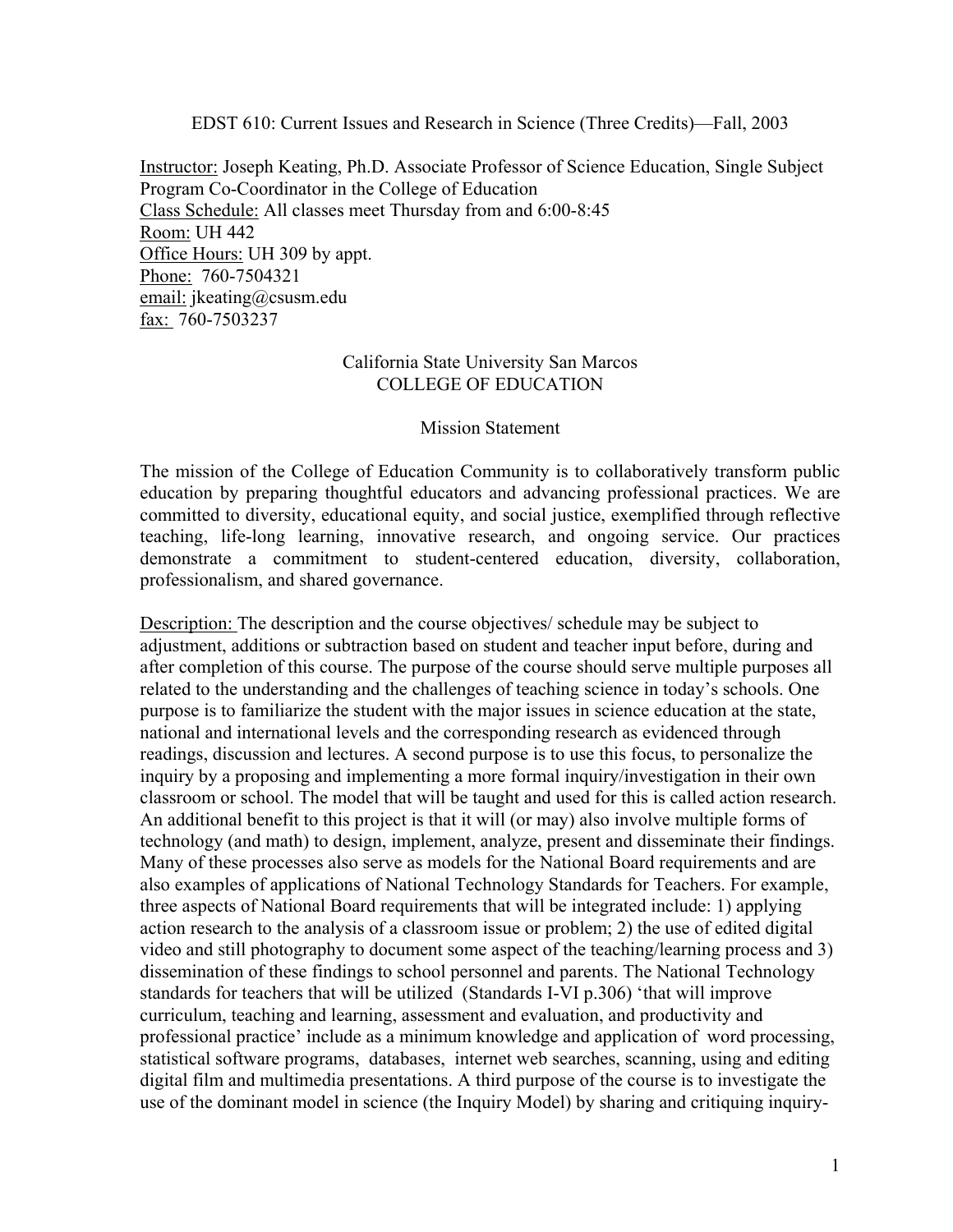based lessons from teacher participants. The fourth purpose is to investigate the nature and source of science knowledge in its origins as the more universal process than is widely presented in the media and texts used today.

Required Texts:

"Issues in Science Education" (1997) Edited by Jack Rhoton and Patricia Bowers. NSTA Publications. ISBN 0-87355-137-0

"Lost Discoveries..The Ancient Roots of Modern Science" (2002) by Dick Teresi. Simon and Schuster. ISBN 0-684-83718-8

"Cases in Middle and Secondary Science Education" by Koballa and Tippins.. Second Edition. Pearson Merrill Prentice Hall ISBN O-13-112798-5

Supplemental: (parts to be provided or in some cases downloaded)

1)"Research within Reach: Science Education—A Research-Guided Response to the Concerns of Educators" (1995) Edited by David Holdzkom and Pamela Lutz. NSTA ISBN None found.

2)" What We Know About How People Learn"(2002) California Journal of Science Education. Volume II, Issue 2. CSTA.

3)National Educational Technology Standards for Teachers. (2002). International Society for Technology in Education Press. ISBN 1-56484-173-1

4) "Classroom Instruction that Works—Research Based Strategies for Increasing Student Achievement" (2001) McREL Labs: Robert Marzano, Debra Pickering and Jane Pollock. ASCD.

5) "Scoring Rubrics In the Classroom—Using Performance Criteria for Assessing and Improving Student Performance" (2001). Edited by Judith Arter and Jay McTighe. Corwin Press.

6) "How The Brain Learns" (2001) David Sousa. Corwin Press.

Objectives: upon completion of this course the student will be able to demonstrate knowledge, understanding, appreciation and (or) practical skills for applying.......

1) knowledge of the major issues in science education at the state, national and international level.

2) action research design to ones' own practice (as related directly or indirectly to one of these major issues).

3) a more multicultural, Universalist approach to the understanding of science investigation and knowledge

4) a variety of technological skills in the design, implementation, analysis and presentation of the action research project as well as in other aspects of the course.

5) effective means to disseminate one's research information to school personnel and parents.

6) the inquiry, constructivist problem solving model of teaching through a hands-on, interactive presentation.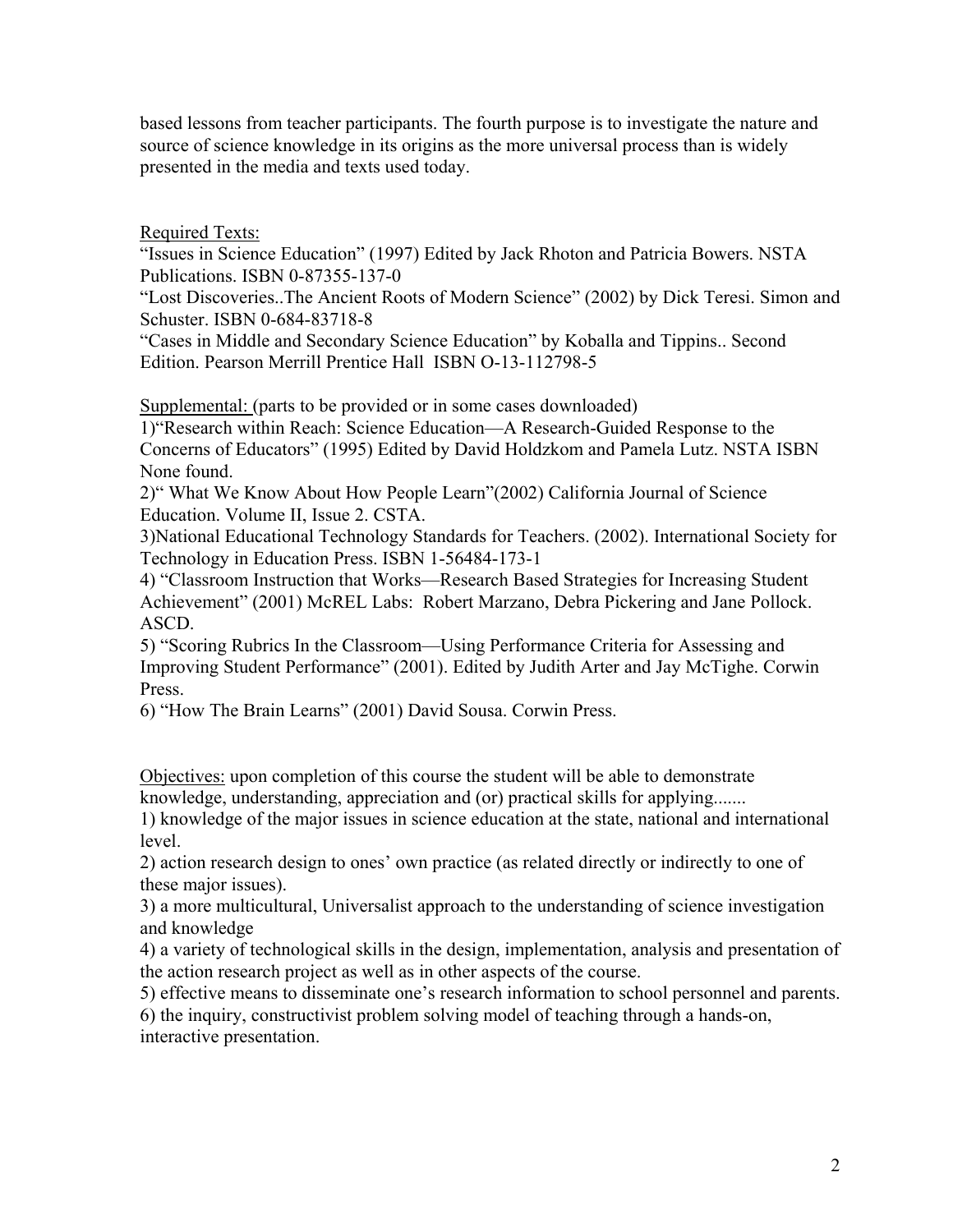Course Schedule(and related Readings):

Session Tentative Topic Readings and Assignments Due #1 September 4 Introduction/ Overview of Syllabus/ Assignments/ Teaching Issues

- #2 September 11 Science Education Reform (pp1-48): Discussion/Questions Action Research Model and Examples TIMMS Study Summary and McREL Lab Findings (Keating)
- #3 September 18 Science Education Research (pp 73-95) Discussion/Questions "Research findings on the importance of teacher affect (teacher dispositions) on effective teaching" (Keating) Presentation of a Inquiry based model : Discrepant Event (The Mystery Box) ( Keating)
- #4 September 25 Science Assessment and Evaluation (pp96-129) Action Research Proposal Presentations
- #5 October 2 Science Education Leadership (pp 130-161) Designing Rubrics for Performance Assessments (Keating) Demonstration of Collaborative Inquiry model (2 pairs)
- #6 October 9 Effecting Change in Science Education ( pp.162-191) Demonstration of Collaborative Inquiry model (2 pairs)
- #7 October 16 (No Class—Credit/ Substitute iMovie2 Workshop in Joan Hanor's class)
- #8 October 23 Professional Development in Science Education (pp. 192-227) Demonstration of Collaborative Inquiry model (2 pairs) "Factors That Effect Success of Navajo Students" (Keating)
- #9 October 30 Jigsaw of Cases... (all Ch 1 As a Pedagogical and Research Tool) Grant Writing Workshop (or "Find me the Money") Brain Research on Learning 1: Biorhythms and Sleep Deprivation (Keating)
- #10 November 6 Cases: Ch 2 Adolescent Learners in Science and Ch 3 Reform and Science Curriculum Book of the Month Meeting (Discoveries Ch 1-3) Demonstration of Collaborative Discrepant Event (2 pairs)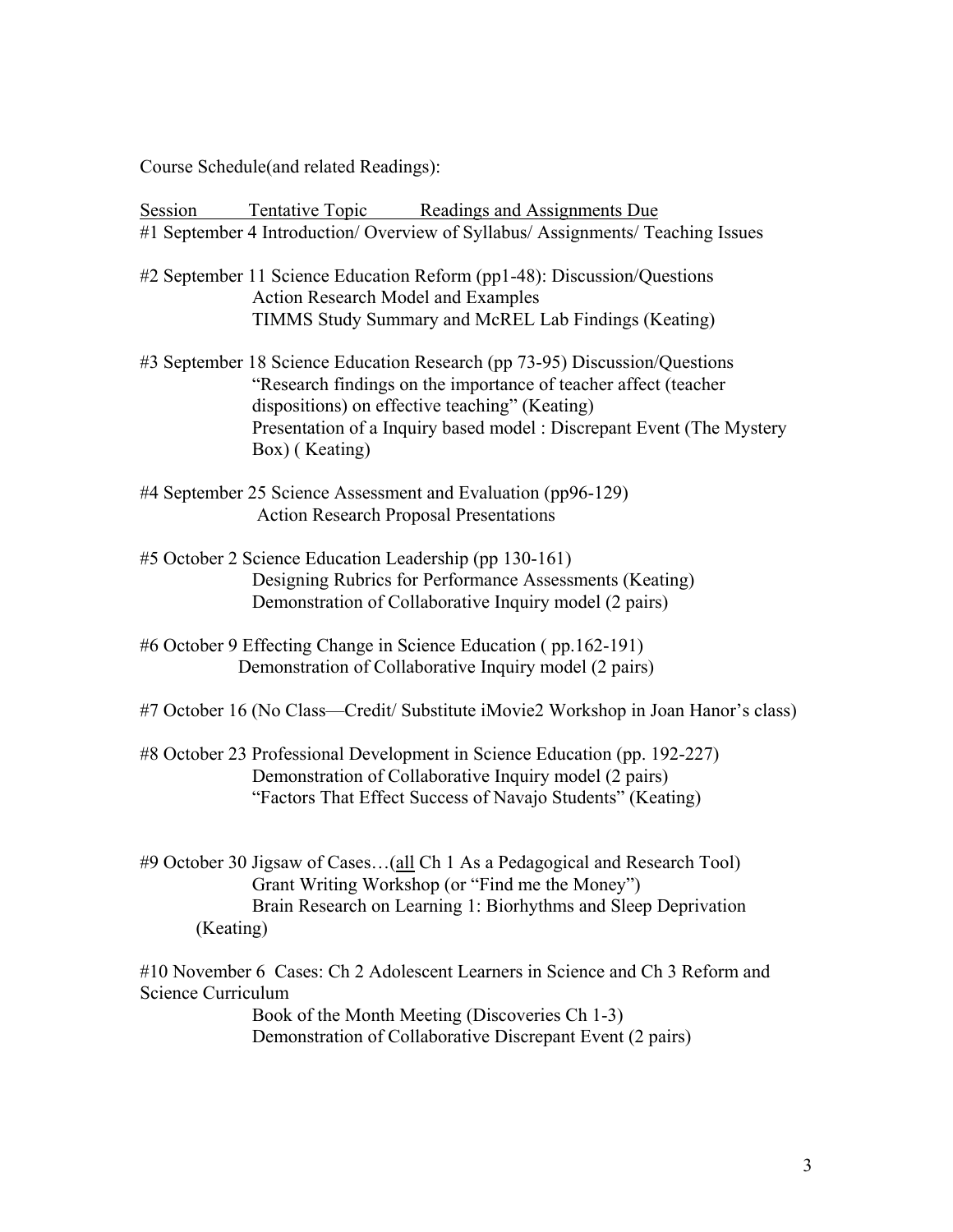#11 November 13 Cases: Ch 4 Planning for Science Instruction and Ch 5 Organizing a Positive Learning Environment

 Brain Research on Learning 2; Multiple Intelligences and how people best learn Science (Keating)

Demonstration of Collaborative Discrepant Event (2 pairs)

#12 November 20 Cases: Ch 6 Learning in the Science Classroom and Ch 7 Learning in the Laboratory and Informal Settings

 Book of the Month Meeting (Discoveries Ch 4-6) (Keating) Demonstration of Collaborative Discrepant Event (2 pairs)

#13 November 27 (no class Thanksgiving)

#14 December 4 Cases: Ch 8 Controversial Issues in the Science Classroom and Ch 9 The Role of Technology in Science Teaching…

> Presentation Dr Moses Ochanji "Science Education in Kenya" Book of the Month Meeting (Discoveries Ch 7-8) (Keating)

#15 December 11 Cases: Ch 10 Assessments in Science and Ch 11 Student Teaching and Mentoring

(Final) Presentation of Action Research and Supporting Video

#16 December 18 Ch 12 Cased Based Instruction (Use a real situation to present in pairs: an open case with written solution and written response (by partner) to the open case and present in class)

Presentation of Action Research and Supporting Video Instructor Evaluations/ Course Overview

## **Overview of Assignments**:

- Expectations are that all assignments will be professionally done (i.e. typed and at the highest quality level representative of graduate work)
- Citations should always be used when utilizing information from another source as well as quotations if direct quotes are used
- punctuality and attendance is essential and missed assignments and classes will be excused only for highly unusual circumstances. Any assignments that could be made up from missed days (not all could since they are group and interactive) will only count a maximum of 1/2 since discussion/reflection of these assignments in class is an essential part of the process.